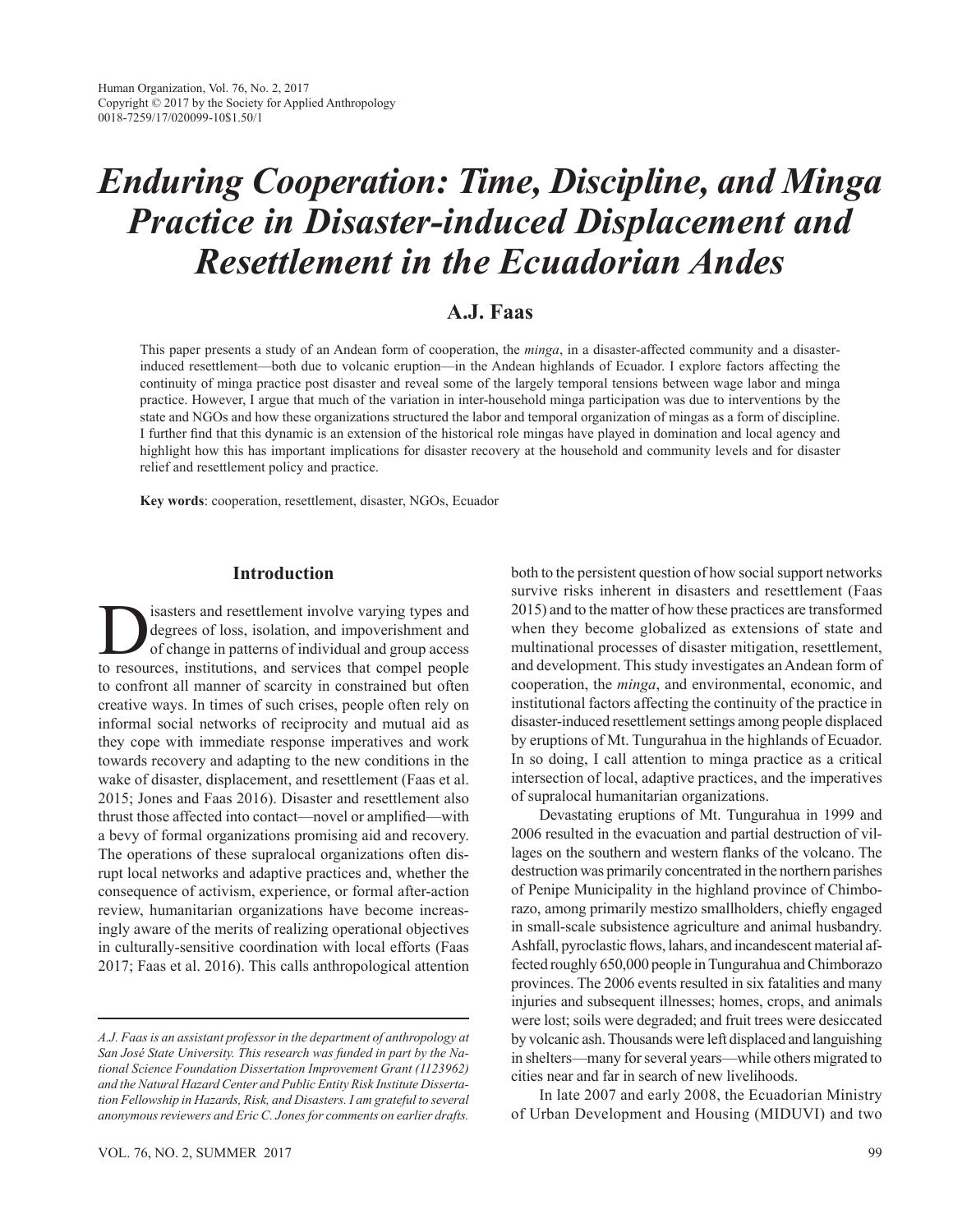nongovernmental organizations (NGOs) constructed six resettlements for those displaced by the eruptions. This study began in two of these resettlements and later expanded to villages in the risk zone, where resettlers gradually returned to work their land. MIDUVI constructed one resettlement, Penipe Nuevo,<sup>1</sup> consisting of 185 homes arranged on a landless urban grid as an extension of the peri-urban municipal center of Penipe. Alongside these homes, the United Statesbased, Christian Evangelical disaster-relief organization, Samaritan's Purse, built an additional 102 homes. The combined landless resettlement effectively tripled the total population of Penipe Township. Roughly 5 km to the southeast, the Ecuadorian nonprofit Fundación Esquel constructed forty-five homes in a hilltop resettlement that came to be called Pusuca that, unlike the peri-urban resettlement in Penipe, included a little over a half-hectare of land for each household plus additional plots for communal use.

These resettlements and the evacuated villages to which resettlers returned to cultivate each entailed unique combinations of ecological, economic, ideological, and political/ administrative dynamics that influenced minga practice in disaster recovery. Here, I explore factors influencing the continuity of minga practice. Drawing on theory and evidence from economic and Andeanist anthropology, I expected minga practice to be negatively affected by post-disaster displacement and the diversification of household economic strategies (e.g., increased wage labor). However, several studies of disaster recovery and resettlement also point to the ways interventions of the state and NGOs tend to impose new organizational constraints on resettler livelihoods and minga practice. In this article, I reveal some of the largely temporal tensions between wage labor and minga practice; however, I argue that much of the variation in inter-household participation in cooperative practices was due to interventions by the state and NGOs and how they structured the labor and temporal organization of cooperation as a form of discipline. I further find that this dynamic is an extension of the historical role mingas have played in domination and local agency and highlight how this has important implications for disaster recovery at the household and community levels and for disaster relief and resettlement policy and practice.

## **Methodology**

This study is based on ethnographic fieldwork carried out for eleven months in 2009 and six months in 2011 in three principal sites around Mt. Tungurahua in the central highlands of Ecuador: (1) Penipe Nuevo, the landless periurban resettlement of 287 homes constructed in the municipal center of Penipe by MIDUVI and Samaritan's Purse; (2) Pusuca, a smaller rural resettlement with forty-five homes and arable land for each, constructed by the Ecuadorian nonprofit Fundación Esquel; and (3) Manzano, an evacuated village of fifty-two households at the foot of Mt. Tungurahua to which resettlers—lacking land and resources in Penipe Nuevo—returned to cultivate and raise animals.

My examination of the continuity of minga practice focused on the extent to which participation would be disrupted by diversifying household economic strategies and the management of minga practice by village leaders and disaster relief and resettlement organizations. To examine these processes, I developed a mixed-method research design aimed at capturing variation through the recursive discovery and corroboration of analytical domains and the evaluation of my core research questions. I lived in Penipe and participated in daily life in all three sites over the course of fieldwork. Fieldwork included participation in dozens of mingas and village council meetings and ethnographic interviews with villagers, local leaders, and representatives of government agencies and NGOs operating locally. I also made extensive use of local and regional archives to historically contextualize ethnographic evidence.

I complemented my ethnographic approach with quantitative data collection and analysis to test the degree to which minga participation was affected by household wage employment. Minga organizers are notorious list makers who keep detailed attendance records of all minga participants (Colloredo-Mansfeld 2009), and they shared their lists with me in Manzano and Pusuca for all mingas from 2009-2011. In interviews with members of each household in each site—all forty occupied homes in Pusuca and all fifty-two occupied homes in Manzano—I elicited information on the occupations of all adult members of the household.

# **Cooperation and Reciprocity in Disaster-induced Resettlements in the Andes**

The displacement of the resources of subsistence agricultural production by disaster and integration into capitalist economies are both theoretically and empirically associated with the dissolution of Andean cultural practices. Disasters and displacement frequently entail the partial or complete destruction or loss of land and agricultural resources, often resulting in a diversification of household economic strategies and increasing the likelihood of a transition (at least temporarily) from primary production to wage labor (Companion 2015; Marino and Lazrus 2015; Nayak 2000). Such changes can have significant consequences for the restoration or improvement of livelihoods, particularly in terms of social organization and traditional practices of reciprocity and cooperation that are often associated with effective recovery. In the early decades of the 21st century, the displacement of subsistence resources by climate change, development, disasters, and environmental degradation continues to endanger the moral economies of Andean reciprocity and cooperative labor (e.g., Wutich 2007). It is therefore critical to examine how such political ecological processes come to bear on local practice and the ways in which local actors exercise agency in the context of such pressures.

The people of Penipe are primarily mestizo smallholding subsistence agriculturalists with a historically marginal direct involvement in wage labor and global capitalism,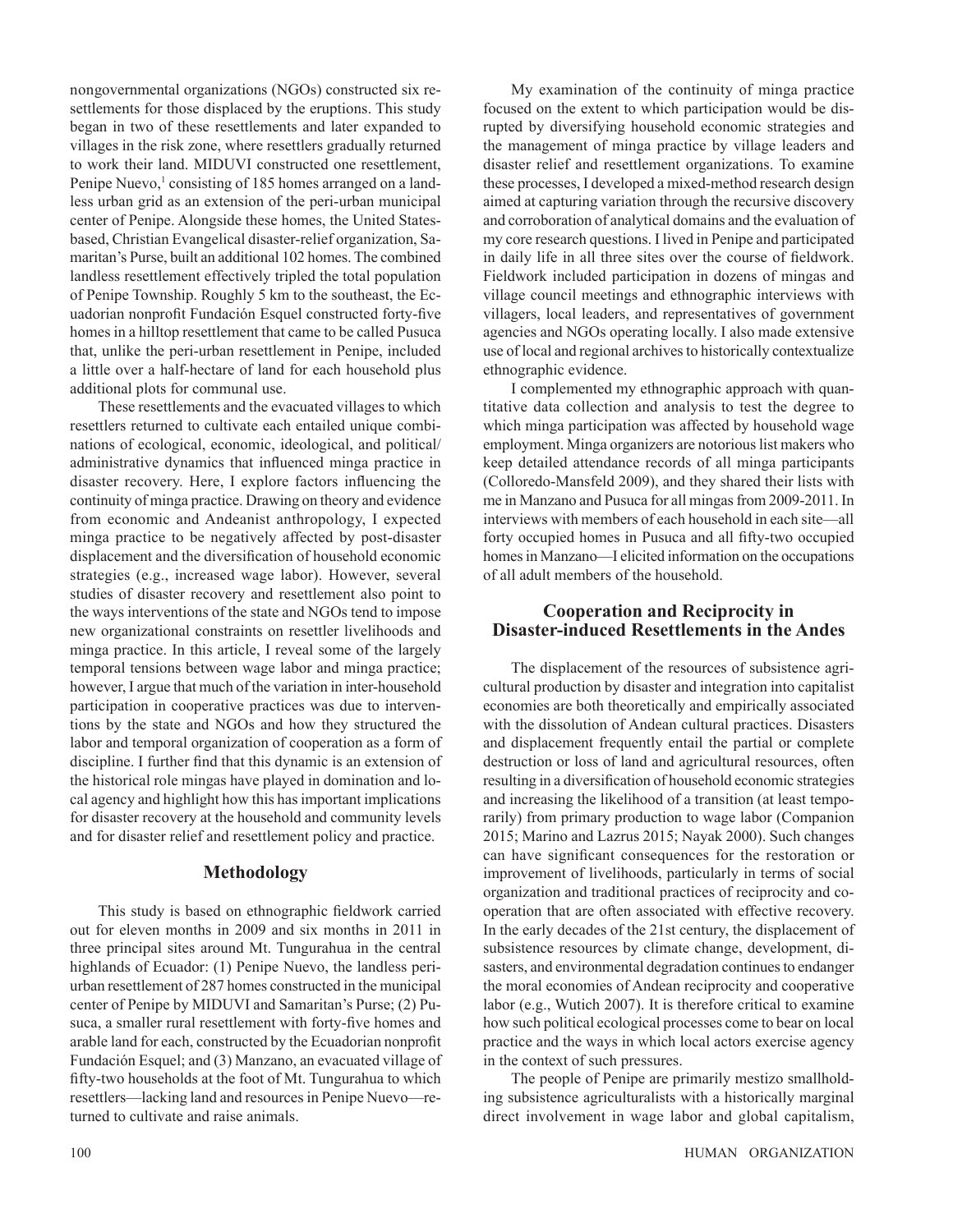though many sell small portions of their crops at local markets. Local cultivars—heavily dependent on irrigation—are primarily corn, beans, potatoes, and, to a lesser extent, peas, tree tomatoes, blackberries, and fruit trees (apple, pear, peach, and plum). Locals also raise cattle, pigs, guinea pigs (*cuyes*), chickens, and rabbits. Because agricultural labor demands periodically and seasonally exceed household labor capacities, Penipeños have historically relied upon traditions of reciprocity and cooperation to meet these demands. There are dyadic traditions of reciprocity such as *randipak* (though often mobilized in small groups) in which kin or neighbors engage in labor exchange for work on each other's land. As throughout the Andean region, villagers also practice *minga* the mobilization of social labor by means of often complex systems of reciprocity and local governance. Minga practice has historically taken different forms (Faas 2015) and is often reported as a dyadic practice of exchange labor or feasting carried out in groups on household farms (Chibnik and De Jong 1989), similar to what locals refer to as *randipak* in Penipe. By the late 20th century, mingas in Penipe came to be chiefly organized by village councils to manage and maintain local common resources (irrigation, potable water, roads, etc.) The practice was adapted to formalize rules for maintaining good community standing based on household attendance credits (*rayas*), resource inclusion/exclusion (e.g., irrigation), and to attract the attention of the state and NGOs by demonstrating community organization (Faas n.d.).

Reciprocity, kinship, and communal labor are core domains of Andean economic and cultural practice (Mayer 2005). Though the history of minga cooperative labor parties is complex, and they are creatively applied in diverse contexts, the practice is historically rooted in the social organization of subsistence agriculture in the Andean highlands, where the periodic necessity of recruiting labor outside the household fostered the development of reciprocal exchange practices and the coordination of social labor through cooperation (McEwan 2006). Ecological variables such as drought, erosion, or, in the present case, volcanic activity, that periodically affect households' abilities to meet subsistence needs are additional incentives for practices of mutual aid and cooperation (Mayer 2005; Mitchell 1991). Such practices are so pervasive throughout the Andes that the Quechua terms *ayni* (dyadic reciprocal exchange) and minga are invoked by Andean peoples to mobilize resistance to neoliberal capitalism, state intrusions, and multinational development organizations by contrasting the virtues of mutual aid in Andean culture with the perceived greed and impersonal exploitation of capitalism (Colloredo-Mansfeld 2009; Mayer 2005; Taussig 1980).

In the 1970s, anthropologists grew concerned with the erosion of Andean cultural practices of reciprocity, cooperation, and community organization by the encroachment of capitalism and private property in the wake of agrarian reforms (Chiriboga 1988; Farga and Almeida 1981; Martínez 1984). Though reforms broke up remnants of the hacienda system by dissolving large landholdings and making lands available to indigenous peoples and campesinos,<sup>2</sup> many were unable to obtain land and consequently joined the growing population of landless, unskilled laborers, as they were thrust from primary production into wage labor (see Greaves 1972). The consequences of such sweeping change were well-documented. In the wake of the monetization of rural economies in Peru in the 1970s, Carmen Diana Deere (1990) noted a transition to paid labor over minga reciprocity. Both Deere (1990) and Enrique Mayer (2002) found that the wealthy often avoided reciprocating minga labor because they hosted too many laborers at once to return the labor themselves and instead reciprocated with feasting or cash payments. William Mitchell (1991) found that paid labor had marginalized minga practice, although it endured as an alternative to the dispersal of limited cash reserves, on the one hand, and the provision of labor for wages of meager purchasing power on the other. And Eric Jones (2003) found that the transition to wage labor in rural Ecuadorian villages facilitated the development of social networks with more homogenous class compositions, which he attributed primarily to decreased reliance on reciprocal relations for resources by wage laborers or constraints on their ability to continue meeting community obligations. And yet, these studies lack a clear explanation of the particular processes that produce this tension between minga practice and wage employment. Moreover, here we must also consider the dynamics of postdisaster and resettlement contexts.

In the case of the Penipe resettlement, the practice of minga cooperative labor effectively came to an end shortly after homes were occupied. Though minga was a key component of the resettlement strategy itself, the reasons for the decline were rather straightforward. Samaritan's Purse constructed homes and a community park by organizing resettlers into mingas and having them work alongside hired contractors (MIDUVI used only hired labor); at least one member of each beneficiary household was required to work on construction each day. Yet, in the absence of common and productive resources, minga practice did not continue in Penipe (Faas 2015). A popular local explanation for the decline of minga practice in Penipe was that outside organizations providing handouts in exchange for minga participation destroyed minga culture; however, my observations do not support this claim. State-led minga organizing dates at least to the Inca Empire, continued during the colonial era and hacienda economy, and NGOs have worked with mingas since at least the 1960s, a topic I return to below. However, locally organized mingas were typically organized around work on the commons and public works. Irrigation canals, of course, are only necessary where there is agricultural production, and work on potable water systems is not necessary where it is handled by an urban grid, as in the Penipe resettlement. Yet in 2009, as Mt. Tungurahua entered a phase of relative calm, Penipe resettlers took advantage of the diminished volcanic activity to begin cultivating on their lands in the high risk zone—where chronic volcanic ashfall degraded the soil and continued to present health and safety risks to people and livestock—often returning to the resettlements only at night. The claim that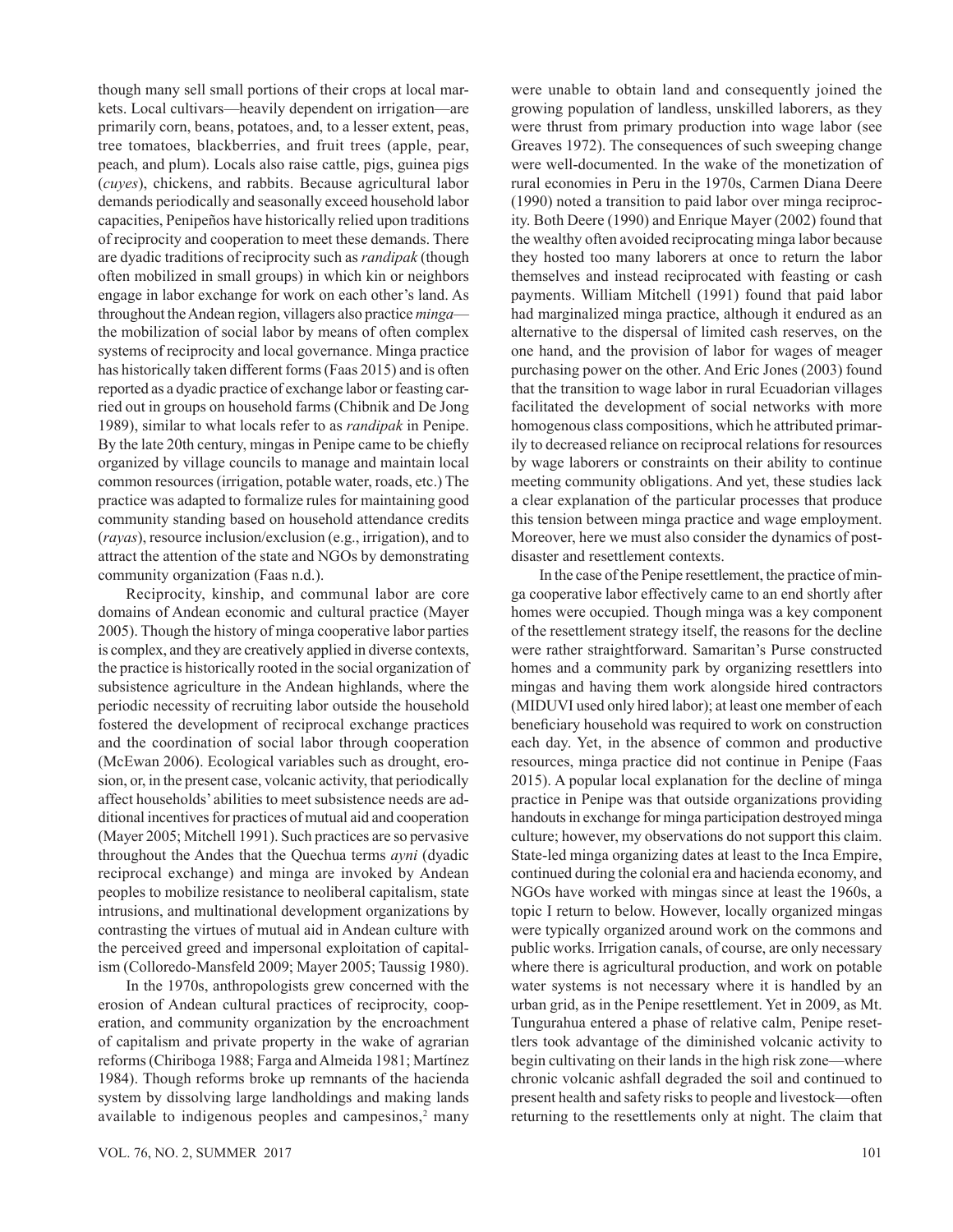minga culture had declined among resettlers was belied by the fact that mingas resumed in earnest in the risk zone, as people sought to repair infrastructure and commons such as irrigation and potable water systems, which led me to examine minga practice in the Manzano village as part of this study (see Faas 2015). In the following section, I examine the rather more complex relationship between inter-household variation in minga participation and wage employment in Manzano and the resettlement in Pusuca.

# **Wage Labor, Displacement, and Minga Practice**

In the interim period between 1999, when the first eruptions of Mt. Tungurahua initially displaced many of the resettlers, and 2008, when the resettlements were constructed, many households affected by the eruptions began seeking alternatives to subsistence agriculture, often pursuing local wage employment (primarily construction, factory, or agricultural jobs) or migrating to more distant cities in search of work. Most considered such work a temporary measure and intended to return to cultivate once the volcano subsided or, in the case of resettlers in Pusuca, once they could begin planting on their new lands.

However, many found the transition quite challenging. Soils in Manzano were still overwhelmed with volcanic ash, which continued to fall in moderate quantities somewhat regularly and reduced the productive capacity of the soil. Irrigation canals too were severely damaged by ashfall, which prevented the flow of water to Manzano entirely. Regina,<sup>3</sup> the secretary of the Manzano village council, explained, "The water of the irrigation canal only reaches the high part [the eastern extension, away from Manzano], yet we all work and do not have the benefit for our lands."

In Pusuca, resettlers were granted forested lands from state holdings that were quite difficult to colonize, and they too were without irrigation at the time of research. When I asked Jaime, an elderly resettler, how he benefited from minga labor, he explained that it was hard for him to leave his job in nearby Riobamba to commit to Pusuca full time, "Now there is no [irrigation] water and nothing to irrigate. It's dry, dead earth and nothing more. Once there is water, I will benefit." All of this meant that, although most were interested in transitioning back to primary production, many were at the time unable to forego wage employment, as they had yet to achieve subsistence-level productivity on their lands, and production for market was still a long way off.

Survey data on adult occupations per household enabled me to calculate percentages of household involvement in wage labor and perform simple non-parametric correlations (Spearman's rho) with household minga participation using minga attendance records.<sup>4</sup> In Manzano, there was no significant correlation between percent household wage employment and minga participation, while in Pusuca, results showed a significant negative correlation with minga participation and percent of employed adults per household  $(r = -0.496, p < 0.001)$ . Villagers in both sites explained why

they were at least periodically unable to participate in mingas. In Pusuca, the primary reasons provided by respondents for not participating in mingas were wage employment and distance between work and community. Fernanda, a single mother in Pusuca explained, "I'm single, and I work outside the community, and if I go [to the minga], then there is no one who can work for my family." In Manzano, respondents from several households shared similar stories. According to Miguel, "Lamentably, my work situation does not permit me to be present in many mingas." Some said they were unable to work at times because of advanced age, health reasons, or childcare responsibilities. Farm work was mentioned only rarely as interfering with minga participation in Manzano and Pusuca.

The primary reason provided by more than a dozen respondents in Manzano for not participating in mingas was exclusion by village leadership. Martina, a middle-aged single mother originally from Manzano who, like most villagers, lived in the Penipe resettlement, explained:

The leaders today have been on the village council for decades, and they prefer to manipulate projects for their benefit, while keeping us out. They excluded my mother and sisters and I because we were too poor to always be there when ordered. They kept us from receiving roofing from MIDUVI after the eruptions, and now they do not even invite me to mingas.

Though Martina's story was the most extreme claim of exclusion I encountered, several households were routinely ignored and simply not invited to mingas. Others were more pointedly excluded because of political feuds in the village. Resources accessed through minga labor (e.g., water rights, relief, and project aid) tended to be concentrated within the core group of minga laborers and village council loyalists. In Manzano, minga recruitment was largely underwritten by dyadic, rather than collective, relations (Faas n.d.). Although the stated principles of minga organization were nearly identical to those in Pusuca—equal access to collective resources for equal labor contributions—those who did not maintain strong reciprocal relations with village leadership were often excluded from village affairs (see Faas 2015). However, it is important to note that exclusion (or the promise thereof) is frequently a means of producing human commons in minga practice (and other civil and religious cargo systems throughout Latin America). It is a common tactic for enforcing conformity with community norms and not necessarily evidence of malice.

# **Post-disaster Temporal Regimes: Expert Practice and Formalization**

That wage employment was a significant variable in minga participation in Pusuca, but not in Manzano, is potentially explained by the practical and theoretical tension between contending relationships to time; between a laborer's own time and that which is owed to employer and collective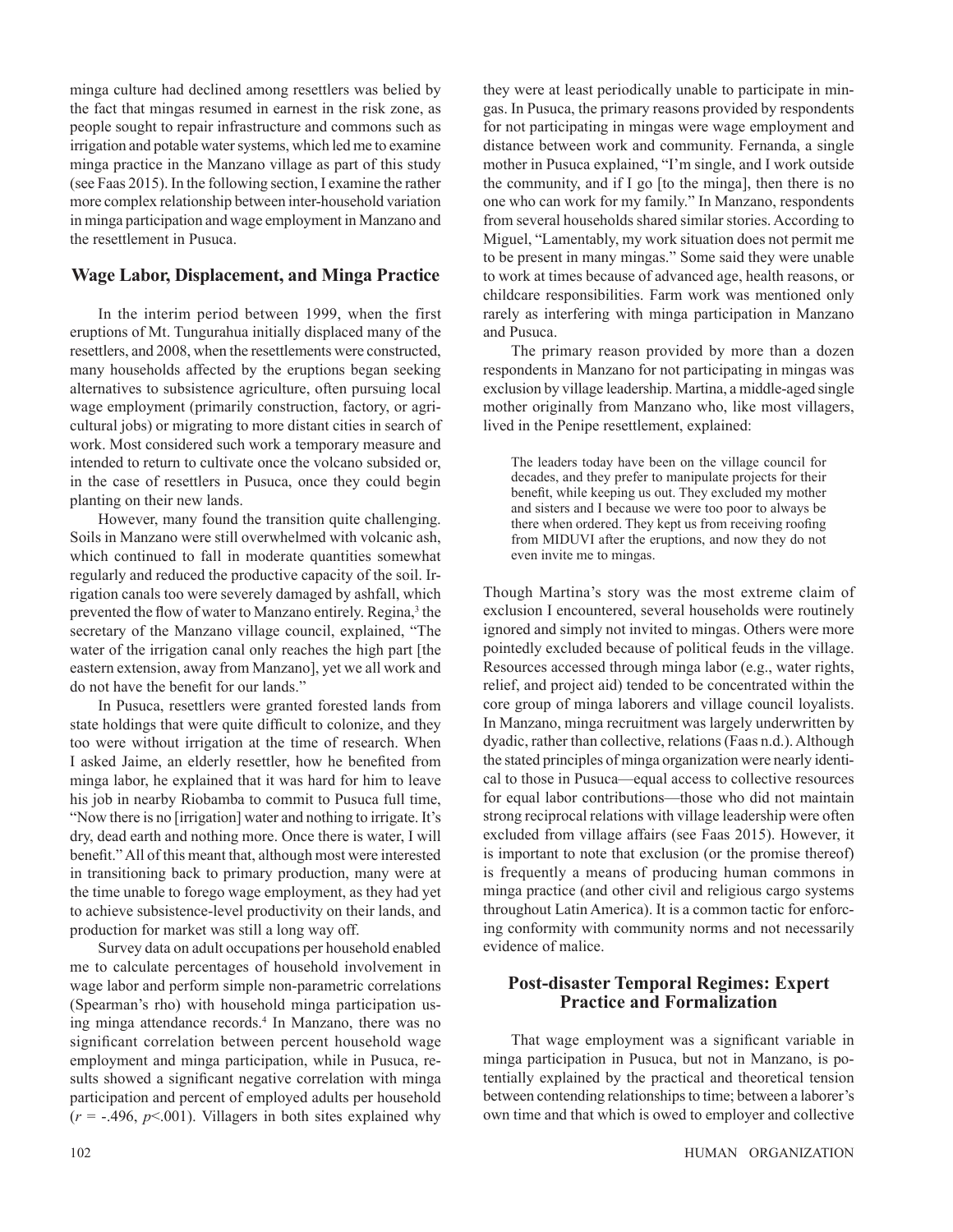For example, in Manning Nash's (1967) classic ethnography of factory work in a Maya community in Guatemala, work schedules accommodated traditional holidays and obligations, such as preparing for fiestas, and four-hour gaps between shifts allowed workers to tend to agricultural and childcare responsibilities. Wage labor and agricultural orientations to time are not discretely bounded entities, but specific relations and practices can produce and augment sub-acute tensions between them. In resettlement settings, we not only encounter contending spheres of economic strategy and social organization but contending systems of policy and practice among communities, the state, and NGOs. Some expect such tensions will be resolved as a natural course of events. Ted Downing and Carmen Garcia-Downing (2009) describe resettlement as a process of transition where antecedent routine culture is replaced by a dissonant culture that *temporarily* reorders time, space, and relationships before emerging into a new routine culture. However, in his studies of disaster-induced resettlements in Honduras (2014) and Mexico (2015), and

post-Katrina New Orleans (2011), Roberto Barrios found that spatio-temporal re-orderings were more abiding and created path-dependencies that wrested control of the construction of space and the management of time from local actors and remade them in the image of neoliberal capitalist ideals, including the nine-to-five clock.

obligations. E.P. Thompson (1967) argued that harnessing the clock and claiming laborers' time was as responsible for the success of capitalism in Europe as harnessing mechanical power in the Industrial Revolution. Time management for subsistence agriculture is generally a matter of task orientation with work periods expanding and contracting according to a given task. The task-oriented work of smallholding campesinos in Ecuador is usually managed at the household level and only periodically requires the flexible coordination of inter-household cooperation in mingas (Salz 1984); time sensitive household agricultural tasks are rare, making it possible to fulfill requests for labor from neighbors. Wage employment can encroach upon this flexibility because it generally requires the coordination of efforts using the abstract management of time and, importantly, employers (not laborers) are the arbiters of this time. However, capitalist and subsistence agricultural temporal regimes are not necessarily mutually exclusive, tensions between them are not fundamentally immitigable, and adaptations are well-documented.

Though well-meaning experts working for NGOs attempted to work with local communities by adopting minga practice as a core element in resettlement construction and administration, the practice was disembedded from local contexts and re-embedded in expert imagination, resulting in important adjustments to the practice. Like Samaritan's Purse, Esquel also required resettlers to participate in mingas in the construction of the Pusuca resettlement. Fundación Esquel submitted the Pusuca resettlement plan to regional authorities within weeks of the 2006 eruptions. It focused on developing a sustainable community of agriculturalists producing surpluses for regional markets. Importantly, they were focused on issues of empowerment and cultural sensitivity. Community participation and minga practice formed cornerstones of their implementation strategy, and the plan emphasized community participation in all phases "in order to ensure an effective contribution and subsequent empowerment of the project." Esquel organized more than a dozen beneficiary mingas to clear brush and timber, build temporary structures, and dig trenches, while hired contractors built the houses. Once construction was completed, Esquel secured additional funding from a coterie of third party funders for additional development projects—greenhouses for organically produced fruits and vegetables, potable water, and a 6 km irrigation canal, to name a few—all of which entailed in-kind contributions of minga labor from resettlers. Rather suddenly, mingas were more frequent than they had been in area villages in recent memory—now weekly rather than monthly—and becoming increasingly formalized according to rules advocated by Esquel and ratified by the village council.

## **Cooperation Time: The Discipline of Minga Practice**

Experts working for state agencies and NGOs (however well-meaning) can and often do exacerbate vulnerabilities and (re)produce inequalities in response and recovery efforts by marginalizing local knowledge and capacities in favor of their own expertise (e.g., Gamburd 2013; Marchezini 2015; Zhang 2016). At times, even sincere efforts of culturally sensitive humanitarian action fail because experts misread local culture as homogenous, scripted, and uncontested, and expect that local practices can be readily appropriated for organizational objectives (Faas and Barrios 2015; Maldonado 2016). The appropriation of local practices to realize organizational goals can facilitate the internalization of dominant ideologies; people may come to invoke local values in ways that nonetheless articulate with dominant interests and thereby police themselves based on expert rules of conduct. Thus, on another level, politically charged "metafunctions of humanitarian action" serve as puissant conduits of dominant ideologies and practices (Donini 2008); experts impose the rationalities of organizational priorities, manage populations, and distinguish the deserving from the undeserving (Faas n.d.; Gamburd 2013; Marchezini 2015; Zhang 2016).

Village governance and NGO regulations imposed specific parameters for household minga participation; therefore, minga practice in Manzano and Pusuca exhibited several important similarities and contrasts. Beginning in mid-2009, Manzano village council leaders—led by Bernardo, the village president re-elected every two years since the 1999 eruptions—began anew to organize mingas for projects including building repair, irrigation, potable water, and village road maintenance as part of village revival efforts. As they were just breaking ground on constructing the resettlement in Pusuca, Fundación Esquel facilitated the creation of a new village council. After construction was completed and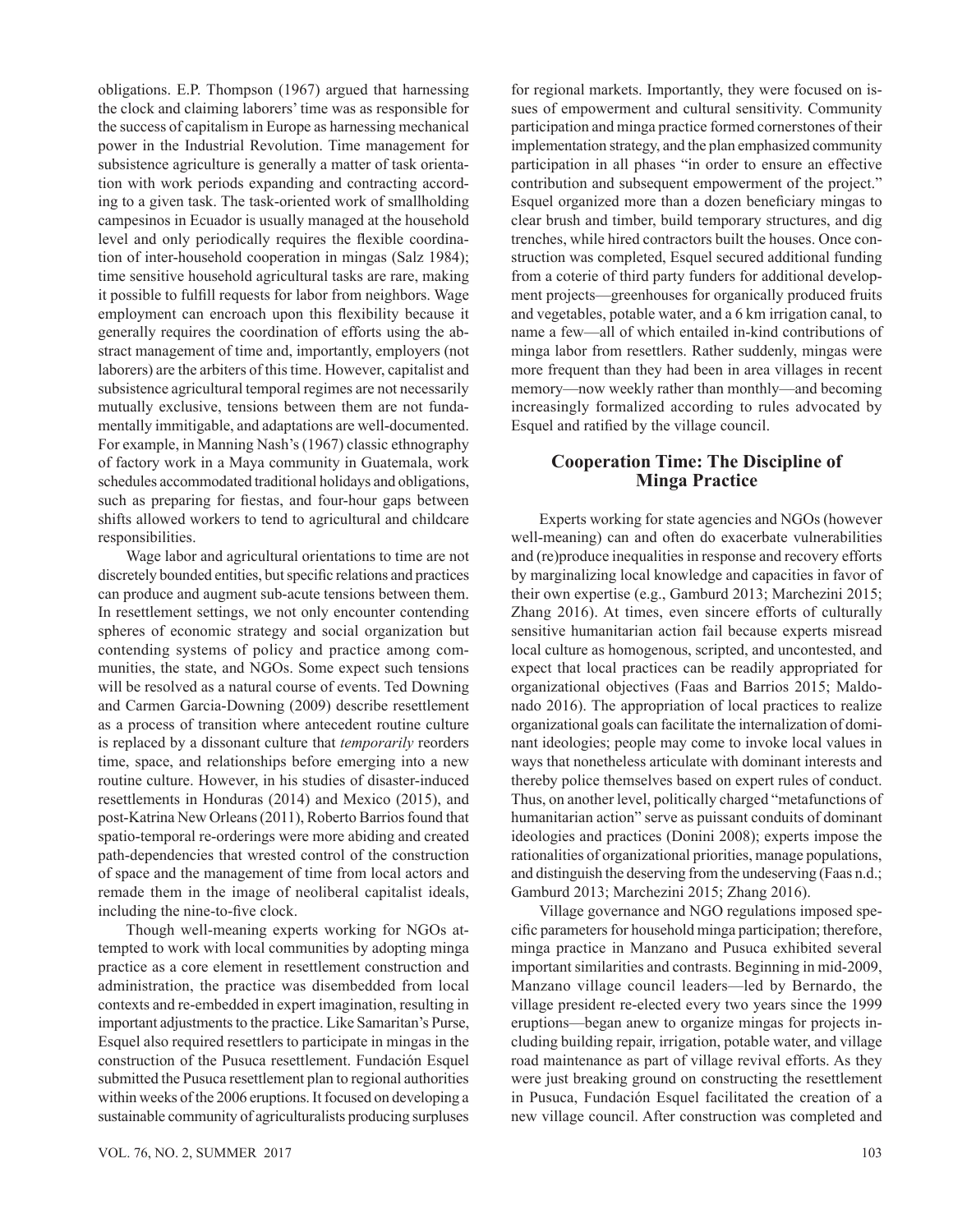residents began occupying their new homes in early 2009, the council continued organizing weekly mingas for irrigation, potable water, and other public works.

There were two kinds of mingas organized in Manzano and Pusuca—irrigation mingas and what were referred to as community mingas—and both had certain distinct features in each community. Both communities maintained a system of *rayas* ("check marks" for attendance credit) to keep track of participation for both community and irrigation mingas, although raya accounting was decidedly stricter in irrigation mingas in both communities and in Pusuca overall. In both sites, community mingas were organized by the village councils. In Manzano, irrigation mingas were organized by the Irrigation Committee for Puela Parish, which organized all six parish villages by notifying each village council of minga days and times. Irrigation mingas in Pusuca were organized by Esquel project engineers through the village council and an irrigation sub-committee.

When minga practice is organized by the state and NGOs, who operate according to the clock and for whom time management is as much a factor of synchronization as it is productivity, tensions between the temporal schemata of wage labor and subsistence agriculture can be exacerbated; expert practices and policies can rigidify contending domains of practice and constrain local capacities for coping and adaptation. Furthermore, in addition to facilitating task coordination, the temporal regimes can serve as a form of discipline. Colonial administration of the Andean region entailed the imposition of systematic work habits (Salz 1984) and factory owners in Nash's (1967) Guatemalan factory forced Mayan laborers to learn punctuality by locking doors following a morning whistle. So too can we envision time management as a means of regulating bodies and populations, a disciplinary technique for enforcing compliance and distinguishing the deserving from the undeserving.

In Pusuca, failure to participate in mingas was sanctioned by levying \$10-\$20 fines on a household and, in the case of the irrigation canal being constructed at the time, those who failed to participate or pay the fines were told they would be excluded from irrigation rights. The Pusuca village council was in many ways similar to other village councils in structure and mandate,<sup>5</sup> but a representative from Esquel, Martha, served as an advisor to the council and other sub-committees. She attended all meetings and mingas and guided leaders through decision-making processes, which in 2011 primarily entailed the organization of mingas and village meetings, and the near constant arbitration of conflicts over minga practice and sanctions for non-participation.

In Manzano, mingas were organized once or twice per month, and rayas were granted based on attendance for a defined period of time (usually 8 a.m. to 2 p.m.). Common tasks included clearing ash, soil, overgrowth, and other debris from irrigation canals, potable water systems, and roads, with mixed-gender groups leapfrogging one another as they cleared each section. Mingas in Pusuca were considerably more regimented and regulated; to earn a raya, households

had to complete an assigned task (*tarea*) determined by engineers hired by the irrigation project funders—the Provincial Council of Chimborazo (with support from The World Bank) and Fundación Esquel. Though working an equal amount of time was the common standard in the region, they came to adopt the task system, the same rubric employed in hacienda era minga administration (Lyons 2006). One task I participated in involved each household digging a length of trench, ten meters in length, one meter deep, and a half meter wide. Some younger men were able to complete this task in half a day, while it took others several days. Another task was for each of us to carry fifty shovelfuls of sand and fifty shovelfuls of rock in grain sacks from roadside deposits to work sites 100-200 meters away. Men generally carried ten to twelve shovelfuls per sack, while women and older men carried three to six shovelfuls per sack and therefore made two or three times as many trips as the men. Though minga rules mandated the participation of just one household member, in some cases, multiple members of the same household worked just to complete one task. In both sites, households could send peons as substitute or additional laborers. As in Manzano, the fine for non-participation in irrigation mingas was \$20, but households behind in rayas were frequently given opportunities to make up missed work by working extra days or sending multiple household members or peons to complete multiple tasks.

In contrast to irrigation mingas, community mingas were generally more informal in both sites; ad hoc in Manzano (approximately every six to eight weeks) and weekly in Pusuca. For community mingas in both villages, rayas were assigned for working until the entire work party completed a task, not for individual tasks assigned to each household. Though in 2011, community mingas in Pusuca worked exclusively on the irrigation canal, they were generally all-purpose—in 2009, I observed community mingas building a community park and rain catchment systems. A community minga working on the irrigation canal in Pusuca would usually run from 8 a.m. to 4 p.m. and typically worked to clear debris from newly dug trenches along the canal or carry PVC pipes from roadside deposits to work sites deeper in the hills. In Manzano, the work day for community mingas was generally shorter than in Pusuca, usually beginning around 8 a.m. and running until 1 or 2 p.m.

Much of the decision making and organizing of Pusuca mingas took place outside the community. In 2011, all mingas took place on the irrigation canal, with engineers employed to manage work and design. Esquel's community coordinator, Martha, and the irrigation engineers set work schedules and locations on the canal based on the iterative delivery of materials and the progress of construction. Martha and the engineers attended village meetings to enumerate schedules and work deadlines to the community directly, or else convey these messages through village council or irrigation sub-committee leadership. In many ways, Esquel was myopically focused on agricultural development and largely intolerant of non-agricultural economic strategies.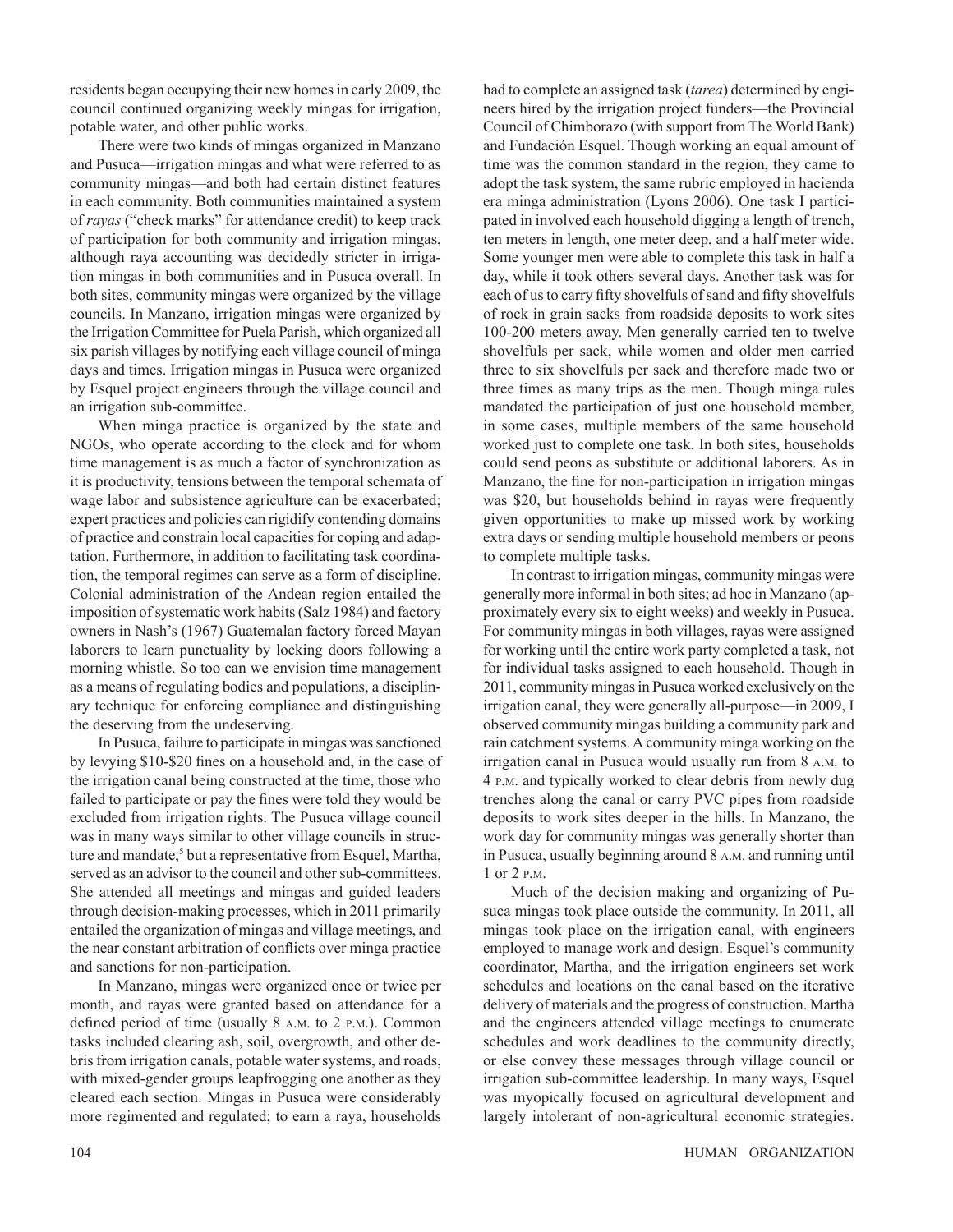This was a consequential irony—marginalizing wage laborers in the spatio-temporal management of minga practice created practically insurmountable barriers to returning to agricultural production. What is more, the external locus of decision-making power fostered a projection of this bias in village politics in favor of households engaged in primarily agricultural economic activities over those who were not. The agro-centric politics of Esquel and Pusuca meant that households who did not meet their minga obligations would be excluded from commons resources, chief among them being the irrigation canal, a critical resource necessary for returning to agricultural production.

The temporal regime of minga practice in Pusuca underwent a significant change in 2011. In 2009, when I initially conducted fieldwork in the area, mingas were primarily held on weekends in Pusuca. At this time, all minga practice accorded rayas based on working for a defined time period, and minga attendance was established as a prerequisite for inclusion in any development project, per the Fundación Esquel-brokered community charter. Mingas were challenging to attend for those who were working outside of Pusuca, but not impossible. Many were able to return for a day or an entire weekend to participate. However, I returned in 2011 when the long-awaited irrigation project began and found things had changed. It was then that the engineers had been brought in to design and manage work, and the village council adopted the *tarea* system of mandated workloads. Notably, they shifted mingas to weekdays, as the engineers could not be expected to work weekends. This made it even more challenging for wage laborers to fulfill their minga duties, as weekday mingas were virtually impossible for almost all of them. Some still sent family members but were unable to afford to pay peons or the fines for missed mingas with their paltry earnings. The result was that many fell increasingly behind in their obligations and were facing sanctions. Some returned periodically for a week or two and attempted to catch up by working almost daily on minga responsibilities, but this rarely resulted in catching up on all tareas in arrears.

Judith Guamushi was in her mid-thirties and a mother of two young girls. She served as secretary of the Irrigation Committee and, though she came from one of the poorest families in her home village and the resettlement, in her capacity as secretary she served as monitor of work, recording rayas for those who completed their tareas. Though small of stature (about five feet), her stout frame matched her bold and unflagging personality—she was vocally adamant that people complete their responsibilities and strict in assigning or withholding rayas. She was, however, not alone in monitoring her neighbors, as virtually all residents engaged in relentless gossip about their neighbors' participation and completion of community responsibilities. Almost without fail, monthly village council meetings devolved into multiple heated quarrels about who was behind or up-to-date in their rayas and who therefore merited inclusion or exclusion from irrigation, potable water, or any of the several ongoing microdevelopment projects in the resettlement. While designated villagers like Judith kept meticulous accounts of rayas and tareas, gossip and denunciation in public meetings proved to be a critical technique for enforcing conformity, though, it must be noted, Esquel retained the ultimate authority over formal sanctions, and Martha frequently intervened to resolve conflicts (see Faas n.d.).

## **Metafunctions of Minga: Domination, Solidarity, and Agency**

A minga is community work; that is, work by all of us for the good of the community. It's an effort on behalf of the community, for society, the common good of all.

In the above quote, Mariana, an elderly resettler in Pusuca, proudly described the minga tradition to me in ways similar to many others, echoing the popular regard for mingas as voluntary solidarity practices. There is, in fact, little reason to doubt that, in a region historically lacking draft animals and where people have historically practiced intensive agriculture, labor sharing in one form or another has been a key feature of Andean culture since before the Incan conquest of the region. Throughout the twentieth century, minga practice was creatively adapted by indigenous peoples and rural campesinos, becoming a key feature of rural Andean civil society and, in the late 20th and early 21st centuries, mingas emerged as important vehicles for campesino and indigenous social movements in Ecuador (see Colloredo-Mansfeld 2009). However, minga practice also has a long history as a vehicle for domination, and these dueling historical currents were salient features of the way the practice developed in the shadow of Mt. Tungurahua in the wake of the eruptions.

Rather than exacting taxes in the form of currency or agricultural products, Incan rulers imposed labor taxes on their subjects by coopting pre-Incan cooperative labor parties in a practice known as *mit'a* (Quechua "turn") to press subjects into service in agricultural and textile production as well as warfare and the construction of state infrastructure (McEwan 2006). The practice was underwritten by a discourse of reciprocity with Inca rulers who "reciprocated" with tools and materials for state projects, and the practice facilitated some social mobility for mit'a workers, who could be rewarded for outstanding deeds. Spanish colonial administrators adopted this practice in the administration of mining, textile production, public works, and agriculture and herding operations in Ecuador and throughout the Andes with corvée *mita* labor distinguished from *minga* volunteer labor (often the same laborers), the latter of which was compensated (Lyons 2006; Stern 1988). Importantly, laborers worked to increasingly improve labor conditions, abandon the mita system in favor of the minga system, and convert minga practice into a type of wage relation (Stern 1988). In the hacienda era, in addition to organizing minga work parties (Salz 1984), hacienda bosses assigned labor quotas (*tareas*, or "tasks") to hacienda laborers, the completion of which was recorded as a *raya* (checkmark, or credit for task completion) (Lyons 2006).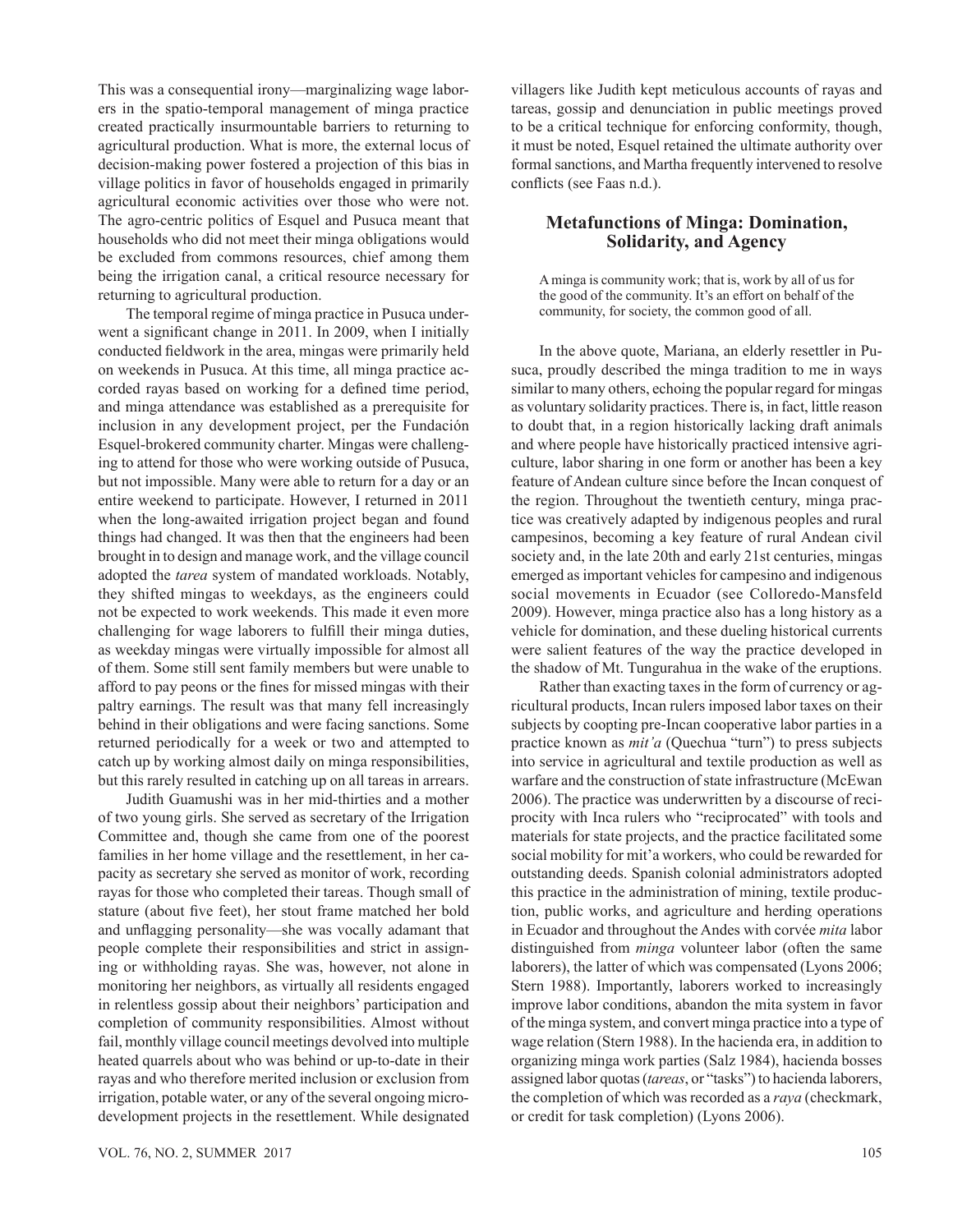Alongside the slow demise of the hacienda system in the middle of the 20th century, minga became an abiding feature of local governance. Though popularly elected, leaders in villages like Manzano derived much of their power from the reproduction of relations of local minga practice, enabling the brokerage of outside resources and relationships, and the reproduction of relations with outside organizations, which underwrote their capacity to organize mingas (Faas 2015, n.d.). In the first decades of the 21st century, minga practice in Penipe—still buttressed by discourses of reciprocal obligation and solidarity—frequently entails mandatory household contributions to state and NGO projects as a condition of inclusion and good standing. Yet, while there were periodic tensions around minga practice and the resources maintained, within each village, mingas remained a source of pride invoked as examples of local values and solidarity.

That minga became part of a suite of practices of both domination and liberation for Andean peoples at various stages in history bears some similarity with the agency exercised by people in the post-disaster contexts around Mt. Tungurahua. First, locals organized mingas in the immediate aftermath of the eruptions, clearing ash and debris from crops, trees, and homes and organizing the distribution of aid and minor reconstruction projects, largely independent of state and humanitarian organizations. Second, local leaders organized community mingas as displays of solidarity and community organization to attract the attention of NGOs. Third, when opportunities arose, it was common for villagers and displaced people to enthusiastically volunteer their labor as an in-kind contribution in exchange for resources ranging from rations to reconstruction aid to infrastructure and resettlement. And finally, as the case of Judith illustrates, in Pusuca, some found new opportunities for minga leaderships to be a vehicle for social mobility. Likewise, in Pusuca, a diversity of villagers with no formal leadership roles participated in enforcing conformity with minga rules and community standards through unremitting gossip and, at times, public accusations and denunciations of other villagers and those in leadership positions.

In the recovery and resettlement processes in Pusuca, minga practice was coopted by NGOs led by well-intentioned experts who—however inadvertently—usurped local control over minga practice and amplified and rigidified the formalization of minga rules by reinstating the moribund tarea system of the hacienda era (perhaps unwittingly) while simultaneously imposing the temporal regime of the nineto-five work schedule. These imposed techniques of minga administration marginalized those engaged in wage labor as a temporary means for coping with the scarcity of disaster and displacement. Significantly, the temporal regime was not questioned, though people were often vocal about enduring the hardships associated with the new schedules. This meant that the agency exercised by those like Judith in leadership roles and the others who enforced conformity via gossip and denunciation, was riddled with contradictions and tensions, as these acts revealed an internalization of rules established by Fundación Esquel and the engineers as part of the ethics

and obligations of minga practice that people identified with as a significant part of their cultural heritage.

## **Conclusions**

This study began with a concern for the fate of the practice of minga collective work parties in the aftermath of disastrous eruptions of Mt. Tungurahua. This concern was rooted in the fact that, despite a complex legacy of domination and entrenched power relations, mingas were important practices of adaptive management of the commons, mutual aid, civil society, and cultural identity for the smallholding mestizo campesinos in the villages around Mt. Tungurahua. It was also born of a wealth of evidence that the loss of subsistence resources, transitions to wage labor, and intrusions of the state and NGOs in disaster recovery and resettlement could each individually or collectively threaten the continuity of minga practice. What I found was a complex interplay of these factors, as local power relations shaped the dynamics of post-disaster minga practice and marginalized villagers who struggled to meet a variety of social, economic, and political challenges of post-disaster life in Manzano and Pusuca.

Absent agricultural and common resources, minga practice did not continue in the landless Penipe Nuevo resettlement. However, the practice did continue in Pusuca, a resettlement where land was allocated to resettler households and for common use, and it did endure in villages like Manzano, where Penipe Nuevo resettlers returned to cultivate their lands and reactivate their communities. In the Pusuca resettlement, wage employment was negatively associated with minga practice and, while this was certainly a concern in Manzano, it was not a significant factor in the continuity of the practice. Manzano villagers were able to schedule minga work parties to accommodate a variety of work schedules. Yet, some households were excluded from minga practice and community affairs as a result of social and political conflicts.

In Pusuca, where wage employment appeared to be a salient issue affecting the continuity of minga practice, further investigation revealed that minga management had in many respects been coopted and formalized by program managers and engineers working for NGOs. They imposed measured work outputs reminiscent of hacienda labor rules and the temporal regime of the nine-to-five clock, thereby excluding those resettlers who themselves were tied to this schedule in their employment. Moreover, the external regulation of time, labor, and bodies served as a form of discipline—imposing standards of practice and exclusion derived from the priorities of a NGO.

When agricultural development is managed by agencies operating according to the temporal regime of wage labor, the tension between these regimes is more pronounced and difficult to reconcile. The pliant time management of subsistence agriculturalists in Pusuca was at one time able to accommodate the community's wage laborers (as in Manzano) by organizing mingas on weekends. So long as the locus of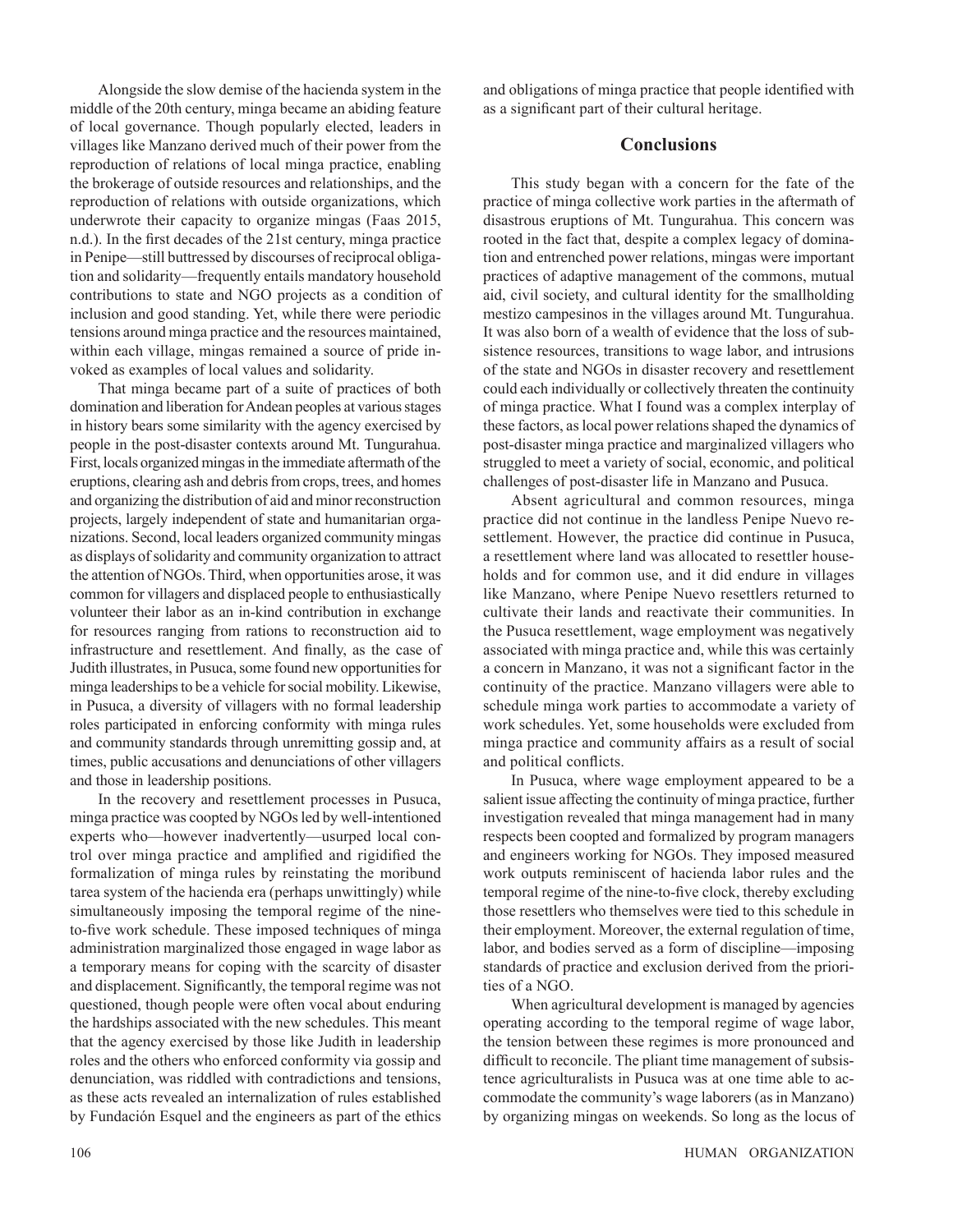power to manage time was situated within the community, both communities proved capable of adapting to the diverse time constraints of their members. However, once that power was appropriated by the state and NGOs that funded the irrigation program and imposed their own temporal regime, tension increased for employed resettlers to the point of becoming unmanageable. Thus, though there was certainly a tension prior to these interventions, it was not absolute, and resettlers were able to manage it. In this context, village politics were canalized by institutional imperative, and new divisions produced and reified.

There emerged a metafunction of minga practice in Pusuca, whereby tensions of domination, solidarity, and agency were further entangled by increasingly internalized logics of outside experts. Though their use of time was oppressive, experts working for NGOs did not willfully impose the nine-to-five regime with oppressive intent. It was merely business as usual for them; it did not appear to have ideological content or value, and it was not questioned or contested. Instead, it was taken as fact, not a matter of contention. Within the village, for all the haggling over each individual minga, missed rayas, and incomplete tareas, no one ever called out the troubling pattern of shifting to schedules that worked best for engineers but caused continual difficulty for employed resettlers. It was just taken for granted.

While people struggled with and complained about individual tareas, attitudes toward the tarea system ranged from passive acceptance to enthusiasm, though the more enthusiastic tended to be able-bodied males concerned that everyone should provide equal labor. The roots of the tarea system in hacienda labor were never mentioned, and no one could recall even who first proposed the rule. We can therefore consider the transformation of time and minga practice as internalized by resettlers and NGO experts alike. Thus, even the agency exercised by those whose minga leadership was a form of social mobility served the interests of dominant power by enforcing rules derived from dominant time and the regulation of labor and bodies.

Resettlement and recovery came wrapped in the operational logic of capitalism. This was not a clash of discrete systems but the outcome of very specific power relations at succeeding levels of scale; not a linear transition from antecedent cultural practices and livelihoods to a new normal, but an enduring tension that is part of new institutional relations born in the post-disaster context. Minga practice has a long history of cooperation and domination that remain features of the practice both when guided by local leaders and by outside organizations. In Manzano, this was a key element of local governance and the reproduction of local power relations. In Pusuca, minga practice was formalized according to rules imposed by outside organizations and experts and which shared much in common with colonial and hacienda era practices of extracting labor taxes. The rigidity of the time imposed not only undermined the continuity of minga practice but also stood squarely in the way of household capacities to recover their livelihoods in the wake of the disaster and adapt to resettlement. In these contexts, minga practice endured while becoming itself a trial of endurance for resettlers.

### **Notes**

1 This term is not used by locals, but for descriptive purposes, I distinguish the "Penipe Nuevo" resettlement community from the preexisting Penipe Township, of which it was an extension.

2 Though campesino is typically translated as "peasant," this term may not be appropriate for describing *contemporary* peoples, so I use the term campesino, as this is how my informants self-identified.

#### 3 All names are pseudonyms.

4 Mean adult age in Manzano (45) was six years older than in Pusuca (39). Although the number of wage laborers in both sites was roughly equal (Manzano = 25; Pusuca = 23), there was a greater percentage of wage laborers in Pusuca (32%) than in Manzano (18%). However, there was no correlation between mean adult age by household and minga participation and, because I examine inter-household variation in participation, rather than inter-village variation, the proportion of wage laborers does not bear directly upon analysis.

5 The Directiva was not referred to using the official term for village council (*cabildo*) because Pusuca was not legally incorporated as a village (*comuna*).

#### **References Cited**

#### Barrios, Roberto

- 2011 "If You Did Not Grow Up Here, You Cannot Appreciate Living Here": Neoliberalism, Space-time, and Affect in Post-Katrina Recovery Planning. Human Organization 70(2):118-127. 2014 "Here, I'm not at ease": Anthropological Perspectives on
- Community Resilience. Disasters 38(2):329-350.
- 2015 Re-Thinking Community Resettlement from the Vantage Point of the Social Production of Space. Paper presented at the 75th annual meeting of the Society for Applied Anthropology, Pittsburgh, March 24-28.
- Chibnik, Michael, and Wil de Jong
	- 1989 Agricultural Labor Organization in Ribereño Communities of the Peruvian Amazon. Ethnology 28(1):75-95.

#### Chiriboga, Manuel

- 1988 El Problema Agrario en el Ecuador. Quito, Ecuador: International Legume Database and Information Service.
- Colloredo-Mansfeld, Rudi
	- 2009 Fighting Like a Community: Andean Civil Society in an Era of Indian Uprisings. Chapel Hill: University of North Carolina Press.

#### Companion, Michele, ed.

- 2015 Disaster's Impact on Livelihood and Cultural Survival. Boca Raton, FL: CRC Press.
- Deere, Carmen Diana
	- 1990 Household and Class Relations: Peasants and Landlords in Northern Peru. Berkeley: University of California Press.
- Donini, Antonio
	- 2008 Through a Glass, Darkly: Humanitarianism and Empire. *In*  Capitalizing on Catastrophe: Neoliberal Strategies in Disaster Reconstruction. Nandini Gunewardena and Mark Schuller, eds. Pp. 29-44. Lanham, MD: AltaMira Press.